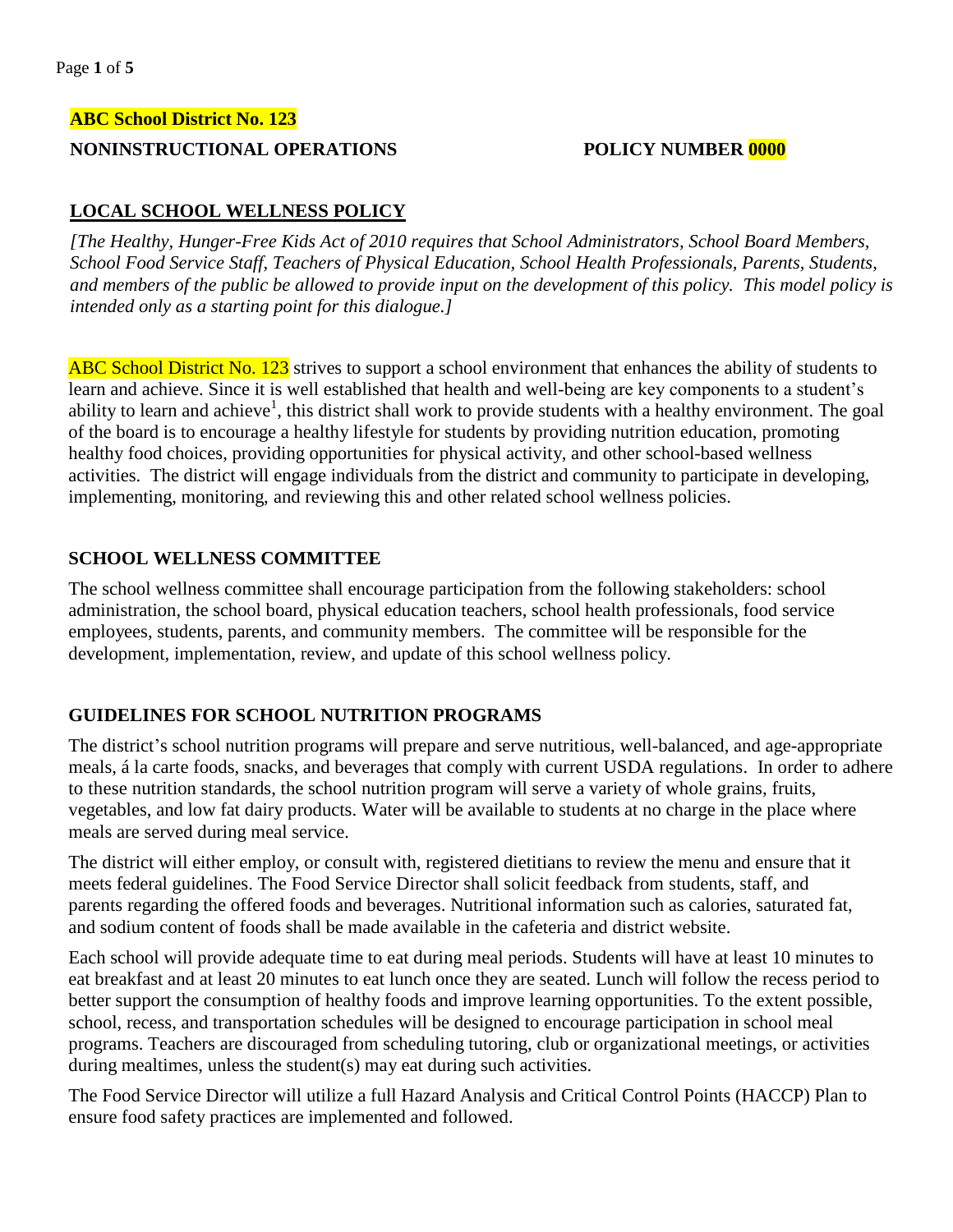To the maximum extent practicable, all schools in this district will participate in available federal school meal programs, including the School Breakfast Program, National School Lunch Program, Summer Food Service Program, Fruit and Vegetable Snack Program, Afterschool Snack Program, and Child and Adult Care Food Program.

School meals served through the National School Lunch and Breakfast Programs will meet or exceed nutrition and meal pattern requirements established by local, state, and federal statutes and regulations.

## **Free and Reduced Price Meals**

The district will provide free and reduced-price breakfasts and lunches to students according to the terms of the National School Lunch and Breakfast programs and the laws and rules of the state.

## **FUNDRAISING**

All foods sold to students must be tracked and compared to Smart Snack standards. If foods and beverages do not follow the Smart Snacks regulations, the fundraising organization must request an exemption from the appointed district administrator. Per Idaho policy, a district may have ten (10) exempted fundraisers per school year per school site. Fundraisers requiring an exemption may not be longer than four (4) consecutive days in duration and exempt food and beverage items may not be sold in district food service areas during meal service. A designee of the School Wellness Committee will be available to meet with student fundraising organizations to communicate Smart Snacks standards should case-specific questions arise.

The Smart Snacks regulations do not apply to items sold during non-school hours, weekends, off-campus fundraising events, or foods intended to be consumed or prepared outside of school.

### **All Foods and Beverages Sold in Schools**

All foods and beverages sold to students on the school campus will comply with Smart Snack Regulations. This includes food items sold through à la carte lines, vending machines, snack bars, student stores, and fundraising activities. The district will utilize the Alliance for a Healthier Generation's Smart Snack Product Calculator to determine product compliance when considering food items to sell to students during the school day. Per USDA, the school day is defined as midnight the night before to 30 min after the end of the instructional day. Food and beverage marketing and advertising will be limited to only those foods and beverages that meet the competitive food requirements and align with the most recent Dietary Guidelines for Americans.

## **NUTRITION STANDARDS FOR OTHER FOODS AND BEVERAGES IN SCHOOLS**

### **Celebrations and Snacks**

Classroom celebrations and snacks served during the school day or in after-school programs will emphasize healthy choices, such as fruits and vegetables, as the primary snacks and water as the primary beverage. Schools will determine when to offer snacks based on the schedule for school meals, the nutritional needs of students, student age, and other pertinent factors. Schools that provide reimbursable snacks through afterschool programs will follow the federal guidelines for the Afterschool Snack Program.

The school wellness committee will develop a list of recommended healthy snack and beverage items to provide to teachers, after-school program personnel, and parents. This list will be utilized when planning classroom snacks, school sponsored parties, social events, and school functions.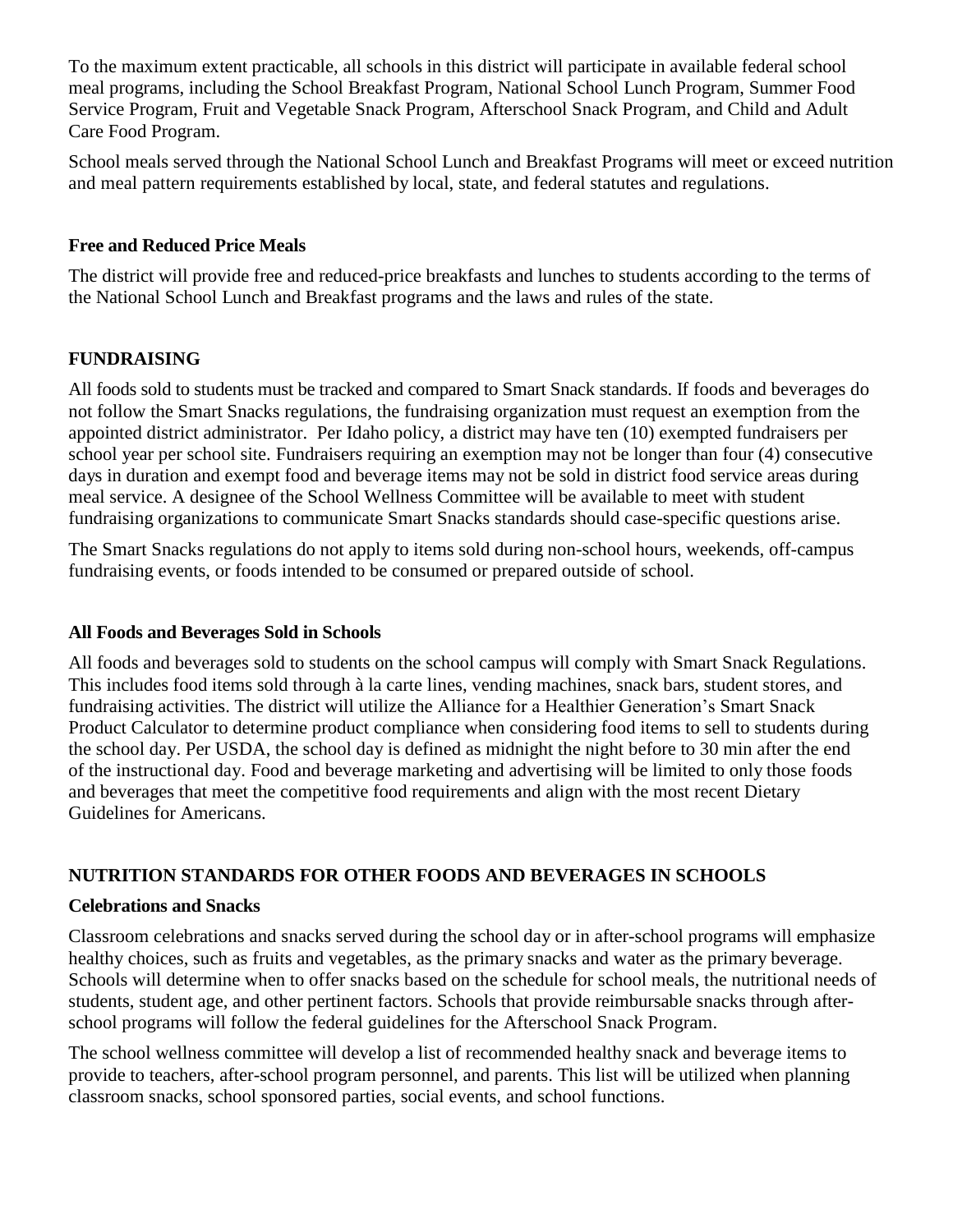## **Food as Rewards**

Teachers are prohibited from using food as a reward for students and will not withhold food or beverages as a punishment. The school wellness committee will develop guidelines for appropriate alternative reward systems that incorporate social rewards, recognition and praise, privileges, and opportunities for classroom physical activity or additional recess<sup>2</sup>.

# **NUTRITION PROMOTION**

The district will encourage students to make healthy food choices using nutrition promotion techniques such as:

- 1. Encouraging staff to model healthy eating/drinking behaviors
- 2. Utilizing Smarter Lunchrooms techniques, such as signage and product placement, when appropriate and attainable
- 3. Sharing nutrient information with students, staff, and parents at the point of service and district website
- 4. Offering taste-testing and menu planning opportunities to students to teach them about healthy fruits and vegetables options and solicit input on preferences
- 5. Participating in Farm to School activities and/or implementing a school garden

# **NUTRITION EDUCATION**

The school board will adopt and implement a comprehensive health and physical education curriculum in line with the Idaho standards for health and physical education. Additional standards-based nutrition education will be offered in each grade as either a stand-alone unit or integrated into other core subjects, such as math, science, language arts, and social sciences.

- 1. Curriculum will link nutrition education with the school food environment and focus on behaviorfocused skills, such as meal planning, recognizing food groups, and reading food labels to evaluate the quality of different foods.
- 2. Classrooms, hallways, gymnasiums, and dining areas will utilize regularly updated nutrition and health posters and signage to educate students on nutrition concepts.
- 3. Nutrition curriculums will utilize culturally relevant and developmentally appropriate opportunities to apply learning in school-wide activities such as contests, surveys, promotions, food demonstrations and taste-testing, voting for recipe names, cafeteria design or décor challenges, farm visits, and school gardens.
- 4. Schools shall provide families with materials that allow parents and students to apply health and nutrition lessons at home.

# **PHYSICAL ACTIVITY**

This district's goal is to provide opportunities for every student to develop the knowledge, skills, and capacity to be physically active throughout their life. This includes providing opportunities to maintain physical fitness; reduce sedentary time; and develop and enhance social skills and self-esteem for students of all levels of physical ability.

The physical education curriculum will be aligned with state and national standards for physical education and be taught by a certified physical education teacher. Class sizes will be limited to a maximum of thirty (30) students per instructor and be offered daily. Waivers, exemptions, and substitutions will be considered on a case by case basis. A student substituting for physical education must demonstrate proficiency of physical education standards.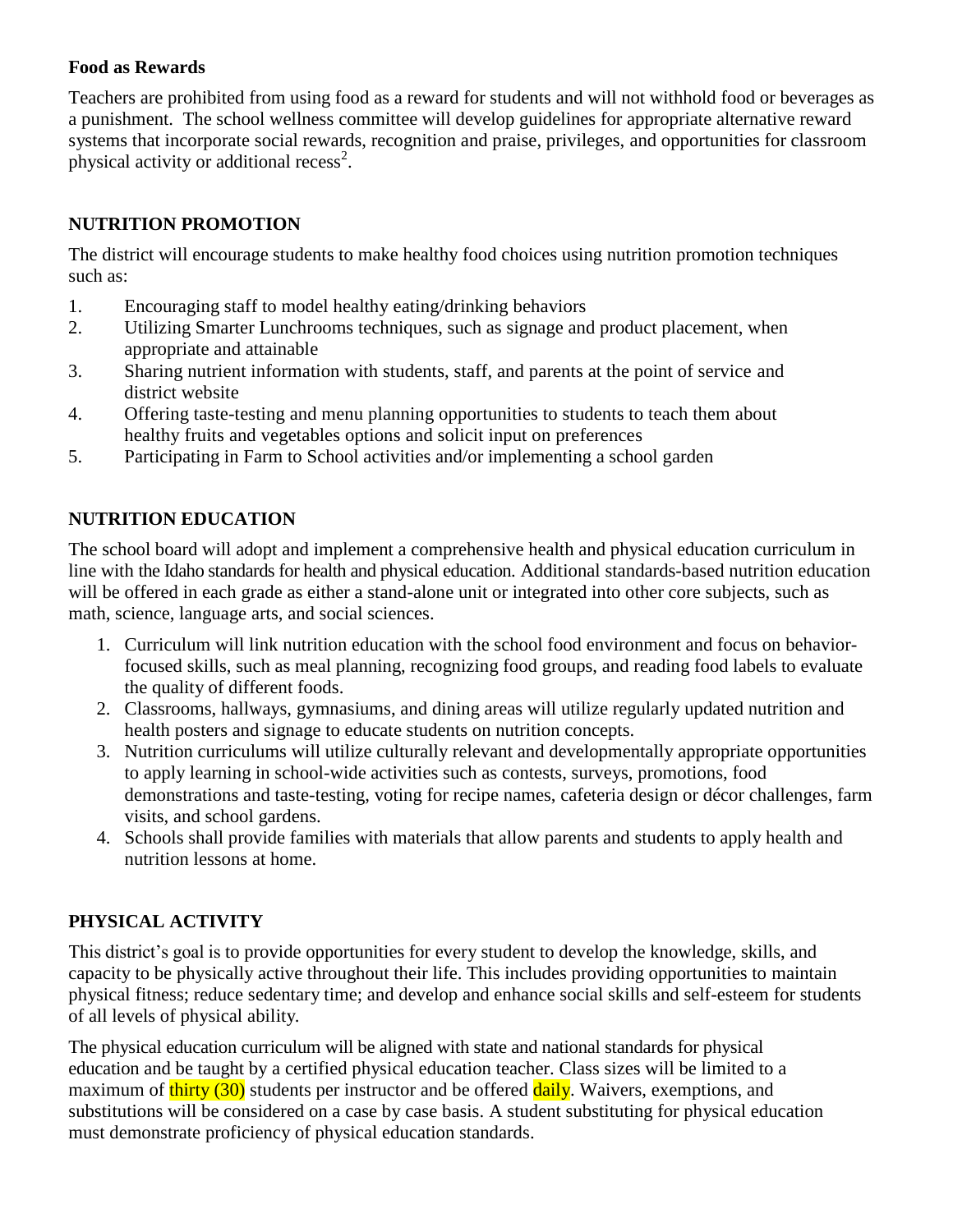In addition to physical education, the district will provide other opportunities for physical activity for each grade by utilizing a comprehensive physical activity program (CSPAP) plan which encompasses:

- 1. Active transportation to and from school
- 2. Opportunities for physical activity before and after school, by providing intramural programs, interscholastic sports, competitive and non-competitive clubs with a physical activity emphasis
- 3. Daily recess for elementary students and classroom-based physical activity breaks to increase focus or teach academic content via physical movement for all students
- 4. Engaging staff, families, and communities to join and support physical activity initiatives
- 5. To promote physical fitness for students, parents, and community members, the district may enter into joint or shared-use agreements with governmental entities and community organizations that allow school and/or community-based organizations to use the school facilities for physical activity and recreation programs outside of school hours

Teachers and other school personnel are prohibited from withholding opportunities for physical activity such as recess or physical education as punishment. Physical activities, such as push-ups or running, will not be used as a disciplinary measure as this serves to decrease a student's intrinsic motivation to pursue these activities.

# **OTHER SCHOOL-BASED WELLNESS ACTIVITIES**

District goals regarding other school-based wellness activities will include:

- 1. Providing professional development related to health, nutrition, and physical activity to all staff
- 2. Developing and implementing a staff wellness program that encourages school staff to serve as role models to students and practice healthy eating, physical activity, and other healthful activities
- 3. Sponsoring health fairs, no screen-time week,  $2$  school-supported events (e.g., races or fun runs, family wellness activities, or family day activities that promote health and wellness)
- 4. Implementing and sustaining a school garden or Farm to School/Farm to Cafeteria activities that promote healthy eating via student participation
- 5. Evaluating the barriers to implementing Safe Routes to School to make it safer and easier for students to walk and bike to school
- 6. Initiating and sustaining a recycling/environmental stewardship program
- 7. Providing students, parents, and staff with mental health resources and prevention program information
- 8. Applying for state and/or national awards and grants that support a healthy school environment (e.g., the Healthier US School Challenge or Fuel Up to Play 60 grants)

# **MONITORING**

Building principals or a designee will monitor and ensure adherence to the wellness policy in each school and will report rates of compliance to the superintendent or designee. The food service director will monitor and ensure that the school nutrition program complies with federal and state nutrition and meal pattern guidelines and report such compliance to the superintendent or designee. The superintendent or designee is responsible for monitoring and ensuring that all schools in the district comply with this policy. Reporting of adherence to the wellness policy shall take place yearly.

# **ASSESSMENT**

On a triennial basis, the wellness committee will conduct an assessment and develop a summary report on district-wide compliance with this policy based on input from schools within the district. The assessment and report will include the extent to which schools are in compliance with this policy, the extent to which